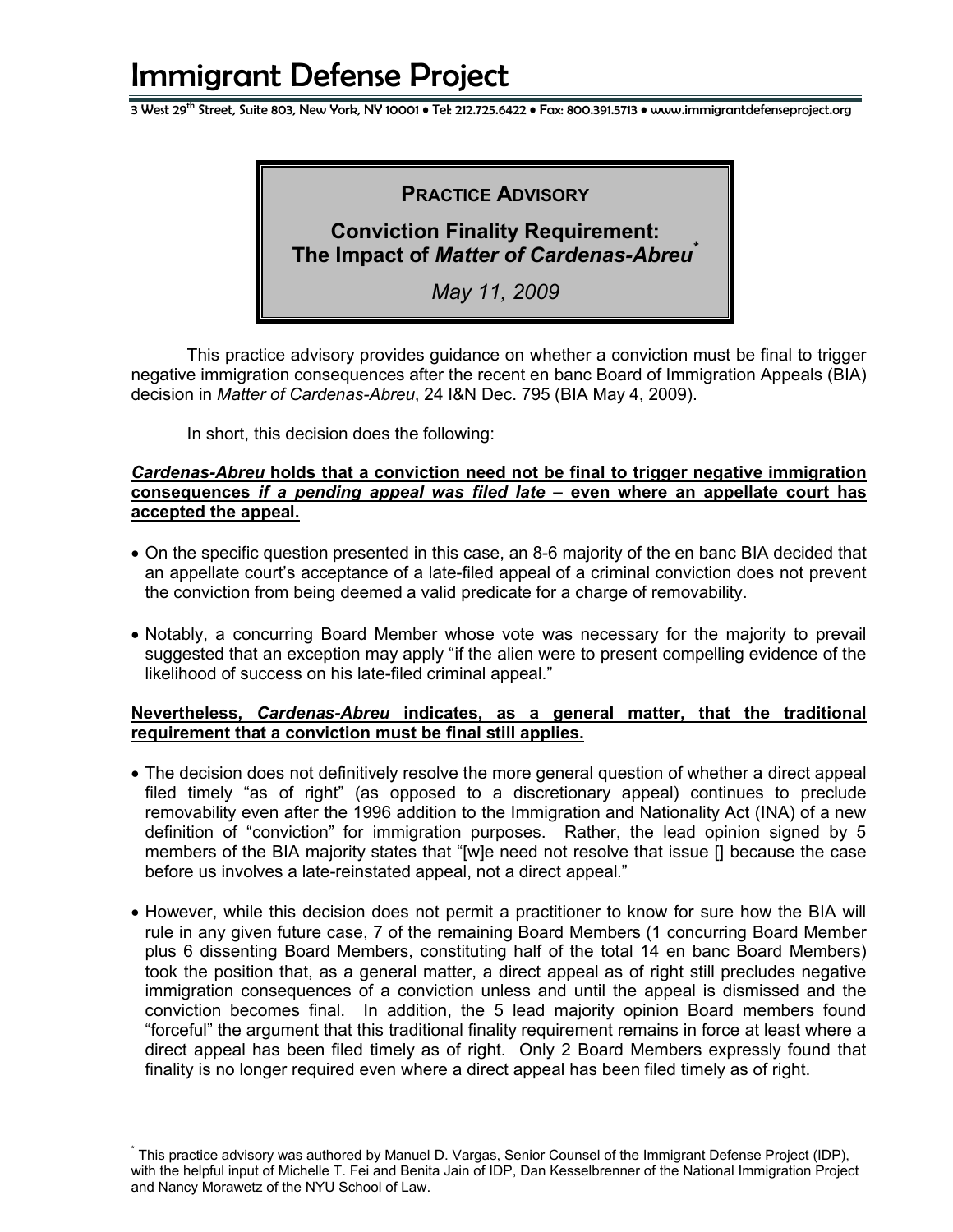For more details on the above, see discussion below in section entitled "Impact of the BIA's decision in *Matter of Cardenas-Abreu*."

#### **Background on the Traditional Finality Rule and the Effect of the IIRIRA Definition of "Conviction"**

Most of the criminal grounds of deportability require a "conviction." In addition, while most of the criminal grounds of inadmissibility do not require a conviction, the Department of Homeland Security (DHS) in practice usually relies on a "conviction" when charging inadmissibility. Many bars on relief from removal are also triggered by "conviction" of certain offenses. The question addressed by this advisory is when does a conviction have to be final before the government may impose these and other negative immigration consequences.

**Pre-1996 case law** -- The traditional rule prior to 1996 was that the government could not rely on a conviction to impose negative immigration consequences if the conviction was not yet final. *See Pino v. Landon*, 349 U.S. 901 (1955) (per curiam), *rev'g Pino v. Nicools*, 215 F.2d 237  $(1<sup>st</sup> Cir. 1954)$  ("On the record here we are unable to say that the conviction has attained such finality as to support an order of deportation within the contemplation of [former section] 241 of the Immigration and Nationality Act."); *Grageda v. United States INS*, 12 F.3d 919, 921 (9th Cir. 1993) ("[a] criminal conviction may not be considered by an IJ until it is final" and a conviction is not final until an alien has "'exhausted the direct appeals to which he is entitled.'") (quoting *Morales-Alvarado v. INS*, 655 F.2d 172, 174 (9th Cir. 1981)); *Marino v. INS*, 537 F.2d 686, 691- 92 (2d Cir. 1976) ("an alien is not deemed to have been 'convicted' of a crime under the [INA] until . . . direct appellate review of the conviction . . . has been exhausted or waived.") (citations omitted); *Aguilera-Enriquez v. INS*, 516 F.2d 565 (6th Cir. 1975), *cert. denied*, 423 U.S. 1050 (1976); *Will v. INS*, 447 F.2d 529 ( $7<sup>th</sup>$  Cir. 1971). Based in part on this federal court case law, the BIA stated prior to 1996 that "[i]t is well settled that a conviction does not attain a sufficient degree of finality for immigration purposes until direct appellate review of the conviction has been exhausted or waived." *Matter of Thomas*, 21 I. & N. Dec. 20 at n.1 (BIA 1995); *see also Matter of Ozkok*, 19 I&N Dec. 546 at n.7 (BIA 1988) ("It is well established that a conviction does not attain a sufficient degree of finality for immigration purposes until direct appellate review of the conviction has been exhausted or waived."). With respect to the effect of a state procedure authorizing acceptance of a late appeal, the BIA held that a conviction was final despite a respondent's request for acceptance of a late "nunc pro tunc" appeal where the respondent did not show that the request was granted. *See Matter of Polanco*, 20 I&N Dec. 984 (BIA 1994).

**1996 IIRIRA definition of conviction** – In 1996, Congress enacted the Illegal Immigration Reform and Immigrant Responsibility Act (IIRIRA), which for the first time included a definition of "conviction" for immigration purposes. As a result of IIRIRA, the Immigration and Nationality Act now provides that a criminal disposition may be considered a conviction for immigration purposes in the following two circumstances: (1) a "formal judgment of guilt" has been entered by a court, or (2) "adjudication of guilt has been withheld," but "a judge or jury has found the alien guilty or the alien has entered a plea of guilty or nolo contendere or has admitted sufficient facts to warrant a finding of guilt, and the judge has ordered some form of punishment, penalty, or restraint on the alien's liberty to be imposed." *See* INA § 101(a) (48) (A), added by IIRIRA § 322(a). After IIRIRA, the government began to argue in certain cases that this definition eliminated the traditional requirement that a conviction must be final to trigger negative immigration consequences since the definition does not expressly require finality.

**Post-1996 case law** – The federal courts have split, often in dicta, on whether the 1996 IIRIRA definition of "conviction" means that finality is no longer required before a conviction may be found to trigger negative immigration consequences. *Compare Puello v. BCIS*, 511 F.3d 324, 332 (2d Cir. 2007) ("IIRIRA . . . eliminate[d] the requirement that all direct appeals be exhausted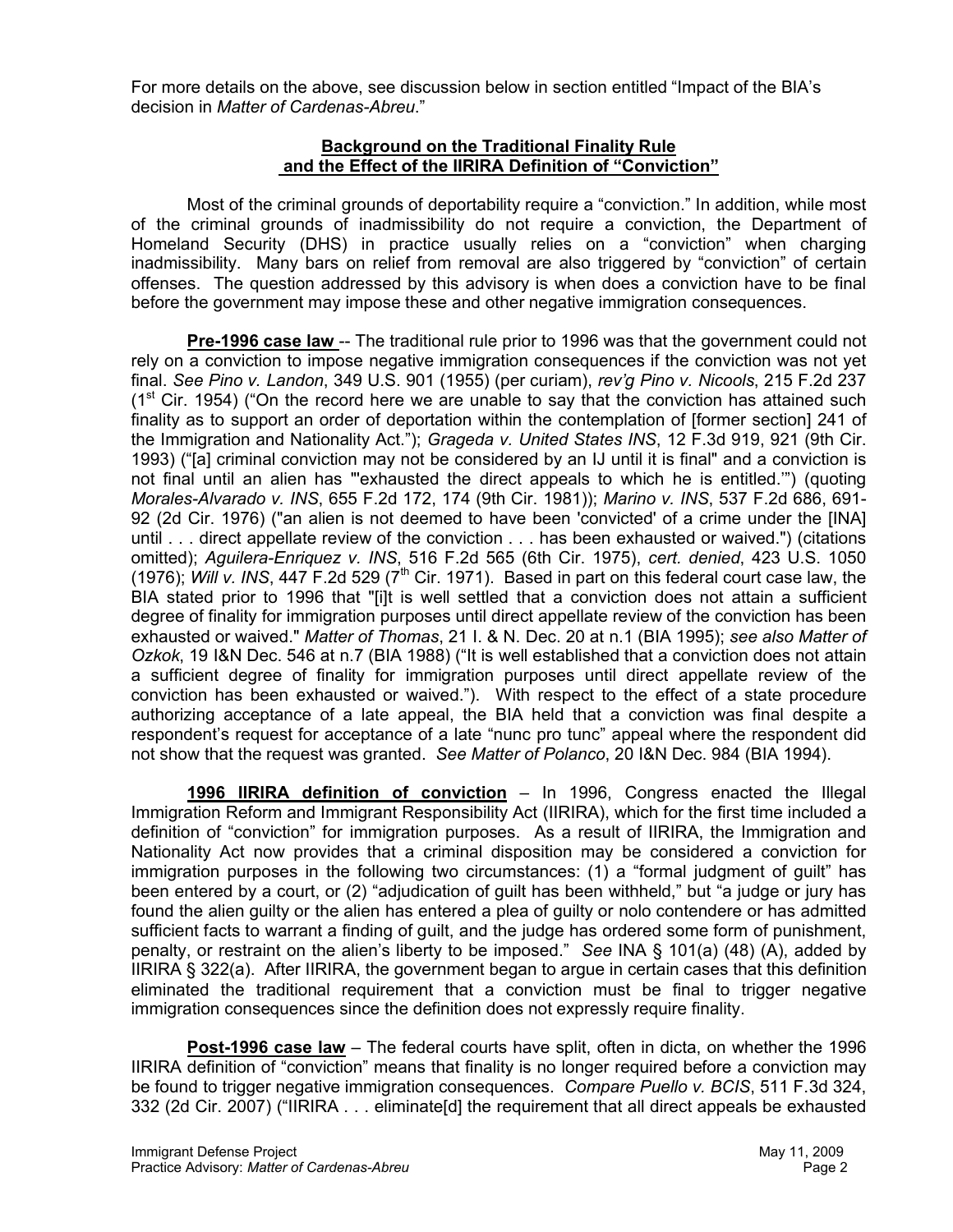or waived before a conviction is considered final under the statute.") (citations omitted); *Garcia-Maldonado v. Gonzales*, 491 F.3d 284, 291 (5<sup>th</sup> Cir. 2007) ("Garcia's failure-to-stop conviction is valid for immigration purposes, regardless of whether it was on appeal at the time of the IJ and BIA determinations."); *United States v. Saenz-Gomez*, 472 F.3d 791 (10<sup>th</sup> Cir. 2007); *Montenegro v. Ashcroft*, 355 F.3d 1035, 1037 (7<sup>th</sup> Cir. 2003) ("IIRIRA eliminated the finality requirement for a conviction."); *Moosa v. INS*, 171 F.3d 994, 1009 (5th Cir. 1999) ("There is no indication that the finality requirement imposed by *Pino*, and this court, prior to 1996, survives the new definition of "conviction" found in IIRIRA § 322(a).") *with Paredes v. Att'y Gen. of U.S.,* 528 F.3d 196, 198 (3d Cir. 2008) ("[A] conviction does not attain a sufficient degree of finality for immigration purposes until direct appellate review of the conviction has been exhausted or waived.") (quoting *Matter of Ozkok*)*; Walcott v. Chertoff*, 517 F.3d 149, 154 (2d Cir. 2008) ("Petitioner's March 1996 conviction was not deemed final for immigration purposes until July 1, 1998, when direct appellate review of it was exhausted") (citing *Marino v. INS*, 537 F.2d at 691-92); *United States v. Garcia-Echaverria*, 374 F.3d 440, 445 ( $6<sup>th</sup>$  Cir. 2004) ("To support an order of deportation, a conviction must be final.") (citation omitted). The BIA has declined to resolve this issue. *See, e.g., Matter of Punu*, 22 I&N Dec. 224, 234, n.1 (BIA 1998) (concurring Board Member observes that this opinion "does not address the circumstance of an alien against whom a formal adjudication of guilt has been entered by a court, but who has pending a noncollateral post-judgment motion or direct appeal.").

**Impact of the BIA's decision in** *Matter of Cardenas-Abreu* – In *Matter of Cardenas-Abreu*, 24 I&N Dec. 795, the respondent was convicted of burglary in New York. He did not file an appeal within the 30-day deadline provided under New York law. He was placed in removal proceedings and was charged with deportability based on conviction of an aggravated felony. After the Immigration Judge ordered removal, the respondent applied to the New York criminal court for permission to file a late appeal of his criminal conviction under section 460.30 of the New York Criminal Procedure Law. The New York criminal court granted this request and accepted his late appeal. The respondent then filed a timely motion to reopen his removal proceedings.

In seeking reopening, the respondent pointed out that his conviction was now not final under New York law and argued that, under the traditional requirement of finality, he was no longer deportable. *Id.* at 797. DHS opposed reopening arguing that, under the IIRIRA definition of "conviction," the conviction would still be valid for immigration purposes because the state criminal court had entered "a formal judgment of guilt." *Id*.

The lead BIA majority opinion adopted neither the respondent's or the DHS' position. *Id.* at 796-802 (lead opinion of Board Member Malphrus joined by 4 other Board Members). This opinion reviewed the 1996 IIRIRA definition of "conviction" and the legislative history and stated that "a forceful argument can be made that Congress intended to preserve the long-standing requirement of finality for direct appeals as of right in immigration law." *Id.* at 798. Nevertheless, the opinion stated: "We need not resolve that issue, however, because the case before us involves a late-reinstated appeal, not a direct appeal. At the time Congress acted in 1996, the opinion explained, there was no understanding of the effect on finality of late-reinstated appeals similar to the well-established rule for direct appeals." *Id.* at 798-99 (maintaining that *Matter of Polanco* left this issue open).

The lead BIA majority opinion went on to point out that New York law allows a defendant to file a motion requesting permission to file a late appeal up to one year from the unmet 30-day deadline based on evidence showing that certain enumerated factors resulted in the defendant's failure to appeal, and that the resolution of such motion has no time limit. *Id.* at 800-801. The opinion stated: "Thus, the late-reinstated appeal procedure under New York law is very different from the typical direct appeal as of right, which imposes prompt filing deadlines and requires only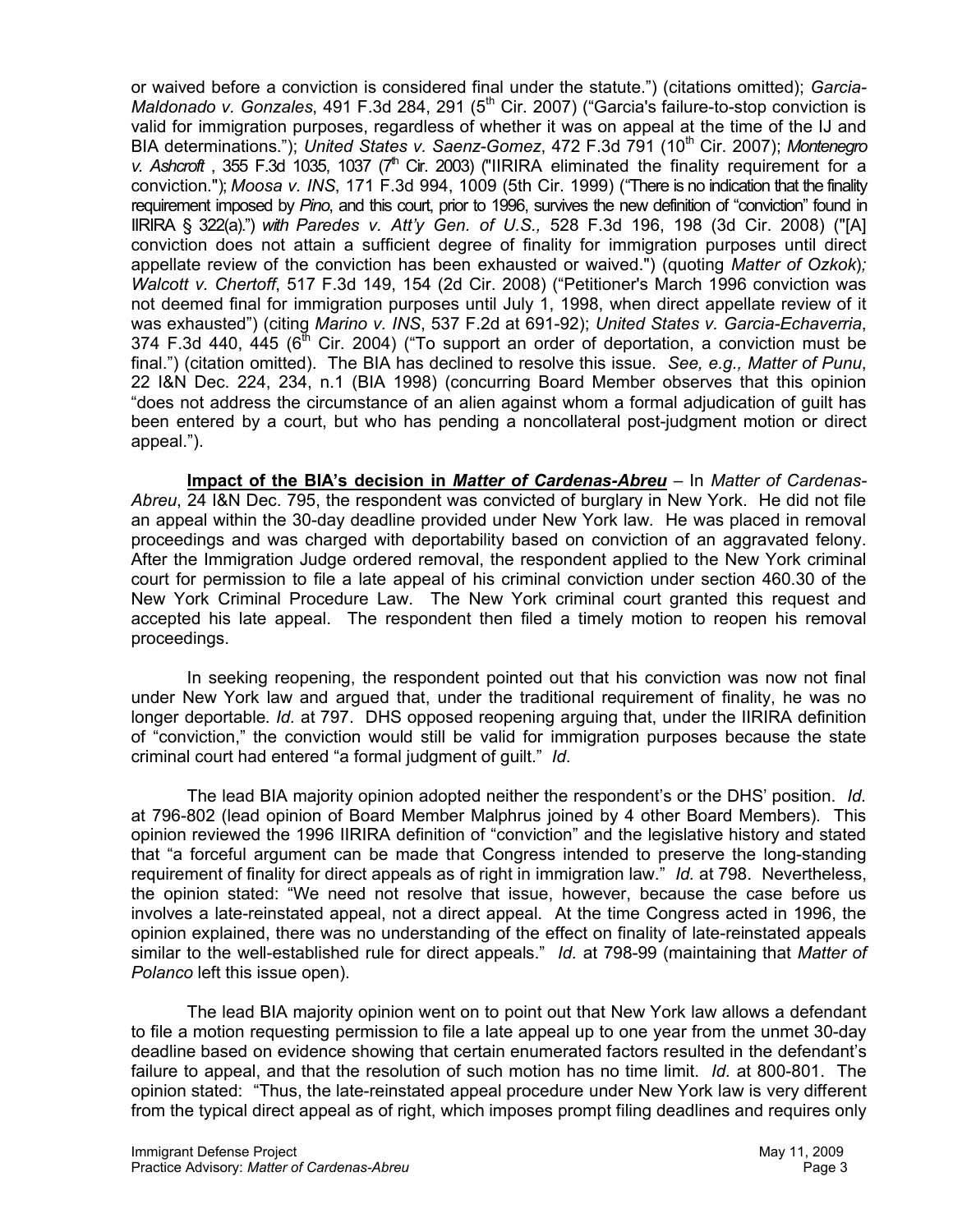a ministerial act in accepting a notice of appeal." *Id.* at 801. The opinion likened New York's late appeal process to deferred adjudications "because both procedures present an added measure of delay and uncertainty regarding the consequences of criminal convictions in immigration proceedings," *id*. at 799, and concluded: "Given the indeterminate nature of the New York late appeal procedure and Congress's clear intent to give broad effect to the definition of a conviction in the deferred adjudication context, we find that the respondent's conviction remains a valid factual predicate for the charge of removability." *Id*. at 802. This conclusion of the lead majority opinion was joined by the two concurring opinions. *Id*. at 802-803 (concurring opinion of Board Member Grant) and 803-811 (concurring opinion of Board Member Pauley joined by Board Member Cole). However, one of the concurring Board Members suggested that an exception may apply "if the alien were to present compelling evidence of the likelihood of success on his late-filed criminal appeal." *Id.* at 803 (concurring opinion of Board Member Grant).

While the 5 Board Members signing the lead majority opinion do not resolve the more general question of whether a direct appeal filed timely as of right would preclude removability, it appears that 7 of the remaining Board Members (half of the total 14 en banc Board Members) have determined, as a general matter, that a direct appeal as of right precludes negative immigration consequences of a conviction unless and until the appeal is dismissed and the conviction becomes final. *Id.* at 802-803 (concurring opinion of Board Member Grant) and 811- 823 (dissenting opinion of Board Member Greer, joined by 5 other Board Members). Only 2 Board Members would have found that finality is no longer required even where a direct appeal has been filed timely as of right. *Id.* at 803-811 (concurring opinion of Board Member Pauley joined by Board Member Cole).

## **Practice Tips**

In light of *Cardenas-Abreu*, immigration practitioners representing clients with convictions on appeal may wish to consider the following tips:

#### **If your client's criminal conviction is on direct appeal filed timely:**

If your client's conviction is on direct appeal filed timely or within the time to appeal as of right (meaning the appellate court's acceptance of the appeal is not discretionary), you can argue to Immigration Judges and the BIA that the traditional finality requirement still applies. Prior to 1996, the BIA repeatedly expressed that "[i]t is well settled that a conviction does not attain a sufficient degree of finality for immigration purposes until direct appellate review of the conviction has been exhausted or waived." *Matter of Thomas*, 21 I. & N. Dec. 20 at n.1 (BIA 1995); *see also Matter of Ozkok*, 19 I&N Dec. 546 at n.7 (BIA 1988). The BIA has not overruled these prior precedents. In fact, the en banc decision in *Matter of Cardenas-Abreu* shows that 7 out of the total 14 Board Members would find, as a general matter, that a direct appeal as of right continues to preclude negative immigration consequences of a conviction unless and until the appeal is dismissed and the conviction becomes final. Only 2 Board Members would find that finality is no longer required even where a direct appeal has been filed timely as of right. And the remaining 5 Board Members, by describing as "forceful" the argument that Congress intended to preserve the long-standing requirement of finality for direct appeals as of right in immigration law, appeared to signal that they too might be disposed to finding that finality is still required under these circumstances. See discussion in above section entitled "Impact of the BIA's decision in *Matter of Cardenas-Abreu*."

If an Immigration Judge and the BIA nevertheless order removal based on a conviction that is on direct appeal, you may pursue federal court review. While the federal circuit courts have issued conflicting holdings and dicta on whether the finality requirement still applies after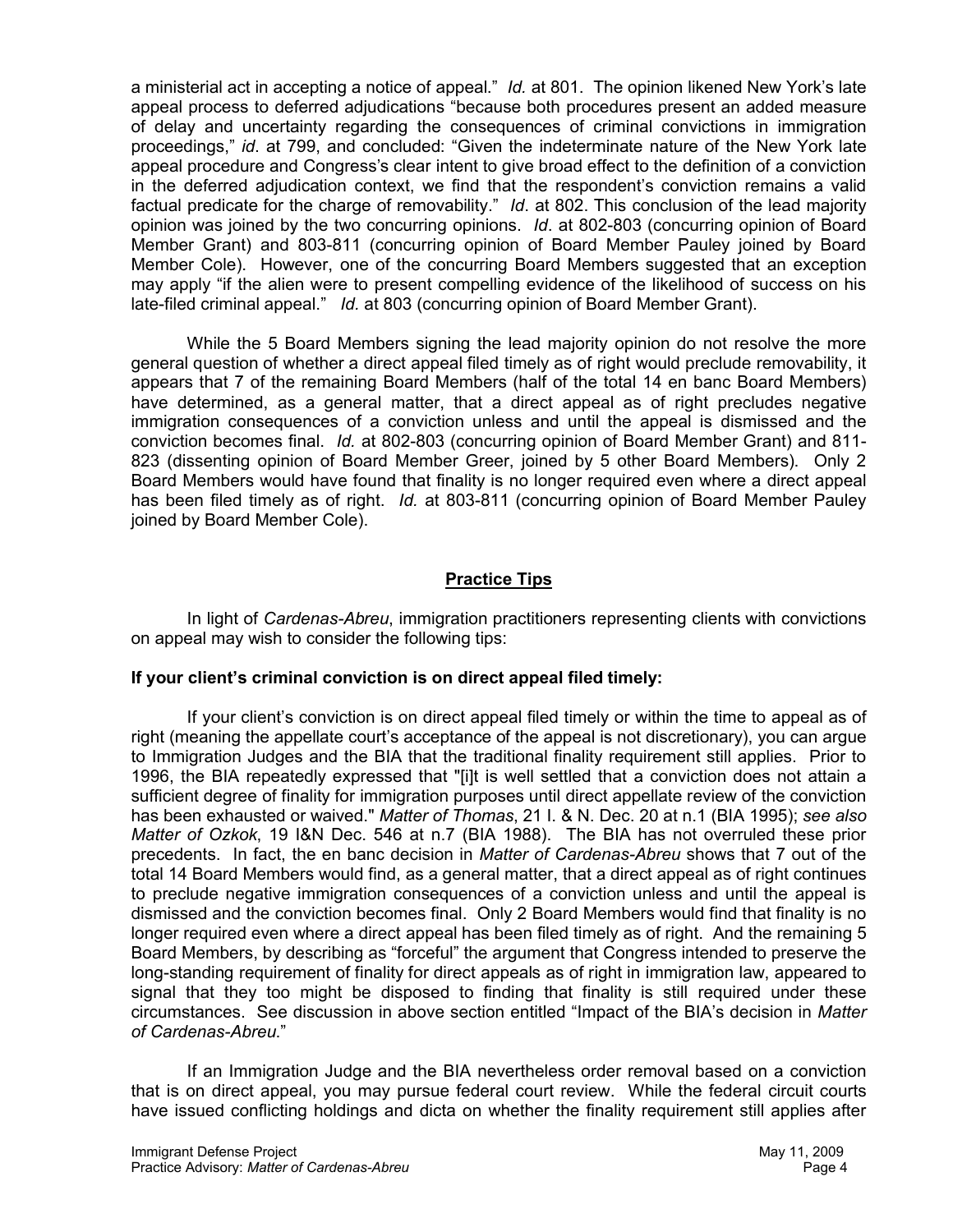IIRIRA, there are strong arguments that the requirement still applies. For details on the substantive arguments that can be raised in support of the traditional finality requirement before the federal courts (or before the agency), *see* lead majority opinion of Board Member Malphrus at 798; dissenting opinion of Board Member Greer in *Matter of Cardenas-Abreu*, id. at 812-821; see also Brief of Amicus Curiae New York State Defenders Association Immigrant Defense Project in McKenzie v. Mukasey (2d Cir. 2008), posted on the Immigrant Defense Project's website at http://www.immigrantdefenseproject.org/webPages/other.htm. Even those litigating the finality issue in circuits with varying degrees of adverse case law holdings or dicta on this issue – the First, Second, Fifth, Seventh and Tenth Circuits – may be able to distinguish these adverse precedents or to argue that the adverse language in these decisions was non-binding dicta. *See* dissenting opinion of Board Member Greer in *Matter of Cardenas-Abreu*, id. at 818- 820. In fact, at least one of these Circuits – the Second Circuit, the court under whose jurisdiction *Cardenas-Abreu* rises – has later favorable dicta on this issue, which the BIA's decision in *Cardenas-Abreu* failed to observe and take into account. *Compare Puello v. BCIS*, 511 F.3d 324, 332 (2d Cir. 2007) ("IIRIRA . . . eliminate[d] the requirement that all direct appeals be exhausted or waived before a conviction is considered final under the statute.") *with Walcott v. Chertoff*, 517 F.3d 149, 154 (2d Cir. 2008) ("Petitioner's March 1996 conviction was not deemed final for immigration purposes until July 1, 1998, when direct appellate review of it was exhausted.").

#### **If your client's criminal conviction is on direct appeal, but the appeal was filed late:**

If your client's appeal was filed late, but the appeal was accepted by the appellate criminal court and your client's conviction is now on direct appeal, you may be able to argue to Immigration Judges and the BIA that your state's late appeal procedures are distinguishable from the New York procedures at issue in *Matter of Cardenas-Abreu*. In *Cardenas-Abreu*, the respondent applied for an extension of the regular 30-day time limit to appeal as is authorized under section 460.30 of the New York Criminal Procedure Law, which provides that such motion must be made with due diligence up to one year after the 30-day time limit has expired. The New York appellate court granted the respondent the requested extension and he was permitted to file a late direct appeal. However, the BIA majority chose not to treat such a late-filed appeal as a direct appeal "as of right." Among the factors upon which the BIA relied to distinguish such a duly authorized late-filed direct appeal from a direct appeal "as of right" was the length of time allowed to request an extension and the lack of a time limit on the resolution of such request. *Id.* at 800-801. Stating that the New York procedure "introduces a layer of uncertainty and delay far beyond that of a traditional appeal," *id.* at 801, the BIA majority determined that such a procedure was more akin to the deferred adjudication dispositions that Congress clearly intended to capture within its definition of conviction. *Id.* at 799-802. Practitioners representing individuals who have filed late appeals in other states should seek to distinguish the other state's procedures as not introducing a similar layer of uncertainty and delay.

Practitioners representing individuals who have filed late appeals in New York should take note that the BIA's decision in Cardenas-Abreu may be appealed to the U.S. Court of Appeals for the Second Circuit. For further information on this possibility, contact the Immigrant Defense Project (see below "For Further Information").

Finally, note that one of the Board Members concurring with the majority and whose vote was necessary for the majority to prevail on the late-filed appeal question suggested that an exception may apply "if the alien were to present compelling evidence of the likelihood of success on his late-filed criminal appeal." *Id*. at 803 (concurring opinion of Board Member Grant).